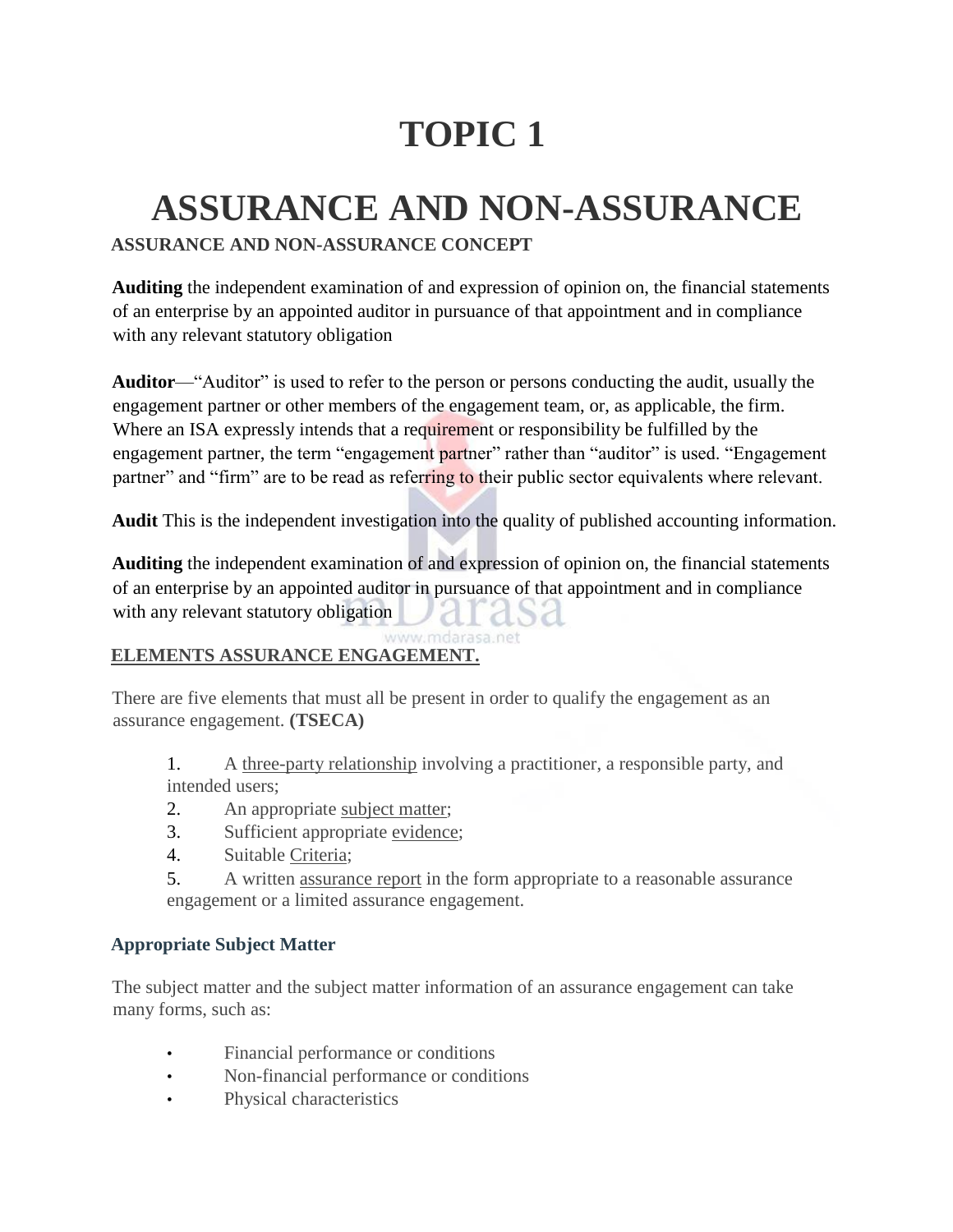- Systems and Processes
- Behavior

An appropriate subject matter is

• Identifiable and capable of consistent evaluation or measurement against the identified criteria

• Capable of being subjected to procedures for gathering sufficient appropriate evidence to support a reasonable assurance or limited assurance conclusion, as appropriate

## **Sufficient Appropriate Evidence**

**Sufficiency** is the measure of the quantity of evidence  $\circ$  The quantity of evidence needed is affected by the risk of the subject matter being materially misstated.

• **Appropriateness** is the measure of the quality of evidence, that is, its relevance and reliability  $\circ$  The reliability of evidence is influenced by its source and by its nature, and is dependent on the individual circumstances under which it is obtained.

- o Generalization about the reliability of evidence evidence is more reliable if:
	- Obtain from independent source outside the entity
	- Generated internally when the related controls are effective
	- Obtained directly by the practitioner than indirect or by inference
	- **Exist in documentary form**
	- Provided by original documents
- Merely obtaining more evidence **may not** compensate for its poor quality
- The auditor should consider the cost of obtaining the usefulness of the evidence.

## **Suitable Criteria**

The following are the characteristics of a criteria to be considered suitable:

- Relevance contribute to conclusions that assist decision-making by the intended users.
- Completeness the relevant factors that could affect the conclusions are not omitted. Includes benchmarks for presentation and disclosure
- Reliability allows reasonably consistent evaluation or measurement of the subject matter including where relevant, presentation and disclosure, when used in similar circumstances by similarly qualified practitioners
- Neutrality free from bias
- Understandability contribute to conclusions that are clear, comprehensive, and not subject to significantly different interpretations

## **Types of Assurance Engagements**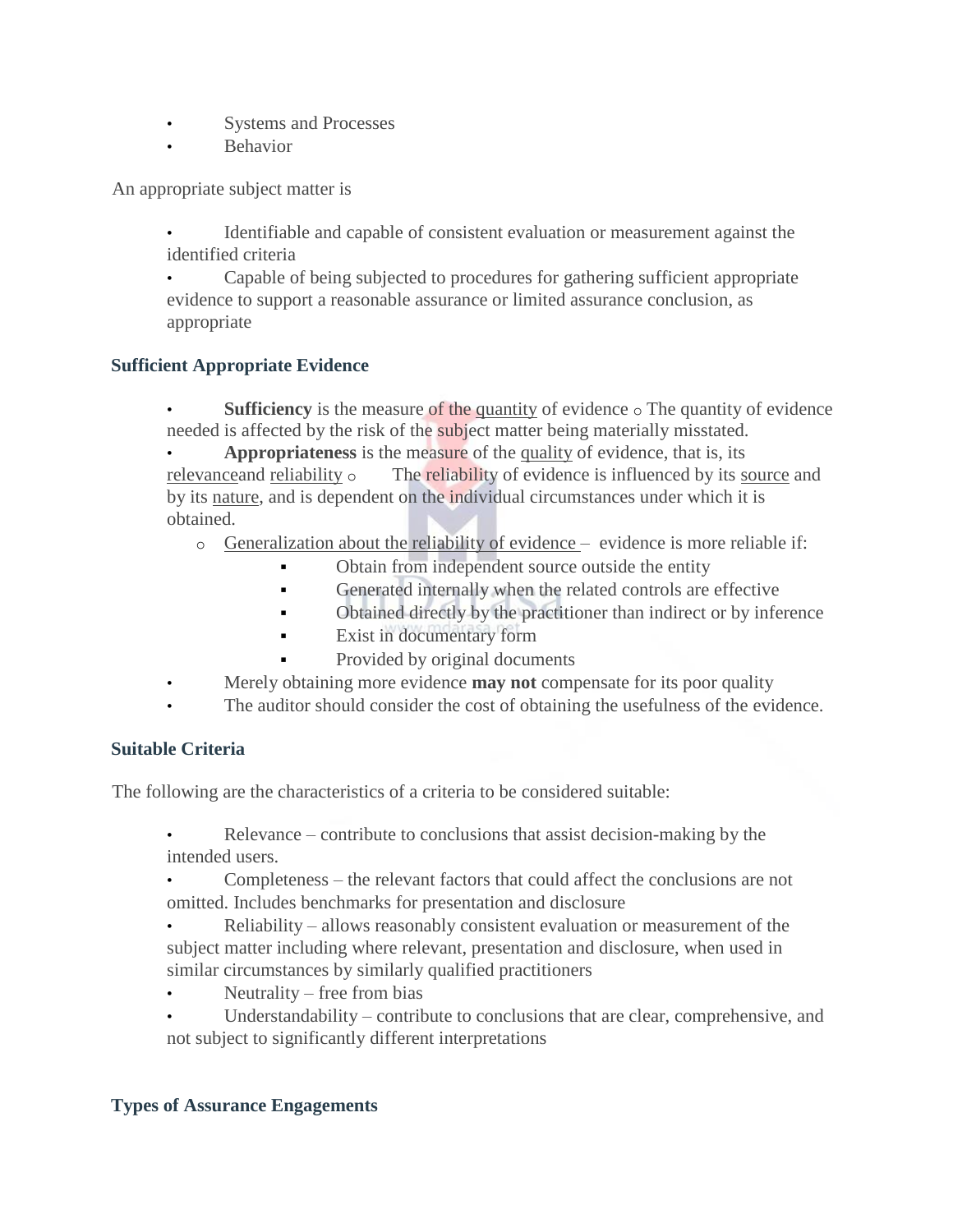1. As to level of assurance:

## **a) Reasonable Assurance**

The objective is a reduction in assurance engagement risk to an acceptably low level as the basis for a positive form of expression of a practitioner's conclusion. (e.g., audit of historical financial statements)

## **b) Limited Assurance**

The objective is a reduction in assurance engagement risk to a level that is acceptable in the circumstances of the engagement, but where the risk is greater that for a reasonable assurance engagement, as the basis for a negative form of expression of the practitioner's conclusion. (e.g., review of historical financial statements

2. As to structure of engagement:

## **a) Assertion-based**

The evaluation or measurement of the subject matter is performed by the responsible party, and the subject matter information is in the form of assertion to the intended users.

t asa

 $\overline{\mathcal{A}}$ 

www.mdarasa.net

## **b) Direct Reporting**

The practitioner either directly performs the evaluation or measurement of the subject matter, or obtains a representation from the responsible party that has performed the evaluation or measurement that is not available to intended users. The subject matter information is provided to the intended users in the assurance report.

## **IMPORTANCE OF ASSURANCE ENGAGEMENTS**

- 1. Potential bias in providing information
- 2. Remoteness between a user and the organization
- 3. Complexity of the transactions, information, or processing systems

4. Investors need to manage their risk and thereby minimize financial surprises as consequences to investors, and others, of relying on inaccurate information can be quite significant.

## **LIMITATIONS OF ASSURANCE ENGAGEMENTS**

- 1. Use of selective testing (sampling)
- 2. Use of judgment
- 3. Inherent Limitations of internal control
- 4. Persuasive evidence rather than conclusive evidence

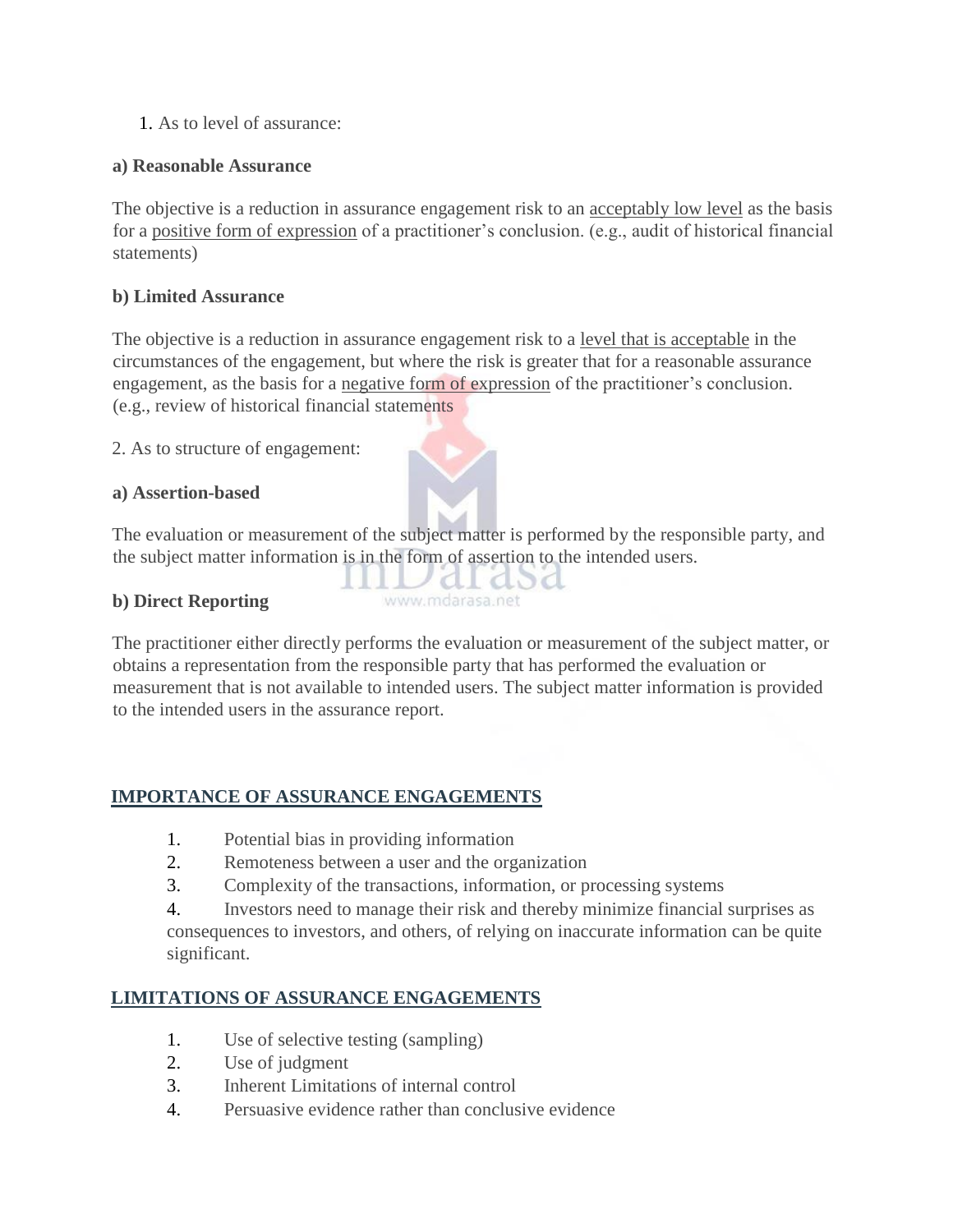5. Characteristics of the subject matter

## **NON-ASSURANCE ENGAGEMENTS**

If an engagement lacks the five elements of assurance engagements, it is considered nonassurance (residual definition). Examples of non-assurance engagement are the following:

- 1. Agreed-upon procedures
- 2. Compilations engagements
- 3. Preparation of Income tax returns where no conclusion conveying assurance is expressed
- 4. Management advisory services and Consulting
- 5. Engagement that includes rendering of professional opinions not intended to be an assurance report

An audit is an objective examination and evaluation of th[e](http://www.investopedia.com/university/financialstatements/) [financial statements](http://www.investopedia.com/university/financialstatements/) of an organization to make sure that the records are a fair and accurate representation of the transactions they claim to represent. It can be done internally by employees of the organization, or externally by an outside firm.

**Auditor**—"Auditor" is used to refer to the person or persons conducting the audit, usually the engagement partner or other members of the engagement team, or, as applicable, the firm. Where an ISA expressly intends that a requirement or responsibility be fulfilled by the engagement partner, the term "engagement partner" rather than "auditor" is used.

#### **Definition and Objective of an Assurance Engagement**  mille al dod

"Assurance engagement" means an engagement in which a practitioner expresses a conclusion designed to enhance the degree of confidence of the intended users other than the responsible party about the outcome of the evaluation or measurement of a subject matter against criteria.

## **Practitioner:**

The person who performs the engagement. It is broader than the term "auditor" which relates only to practitioners performing audit or review engagements with respect to historical financial information

## **Responsible Party**:

The person responsible for the subject matter in direct reporting engagement or subject matter information (the assertion), and may be the subject matter in an assertion-based engagement.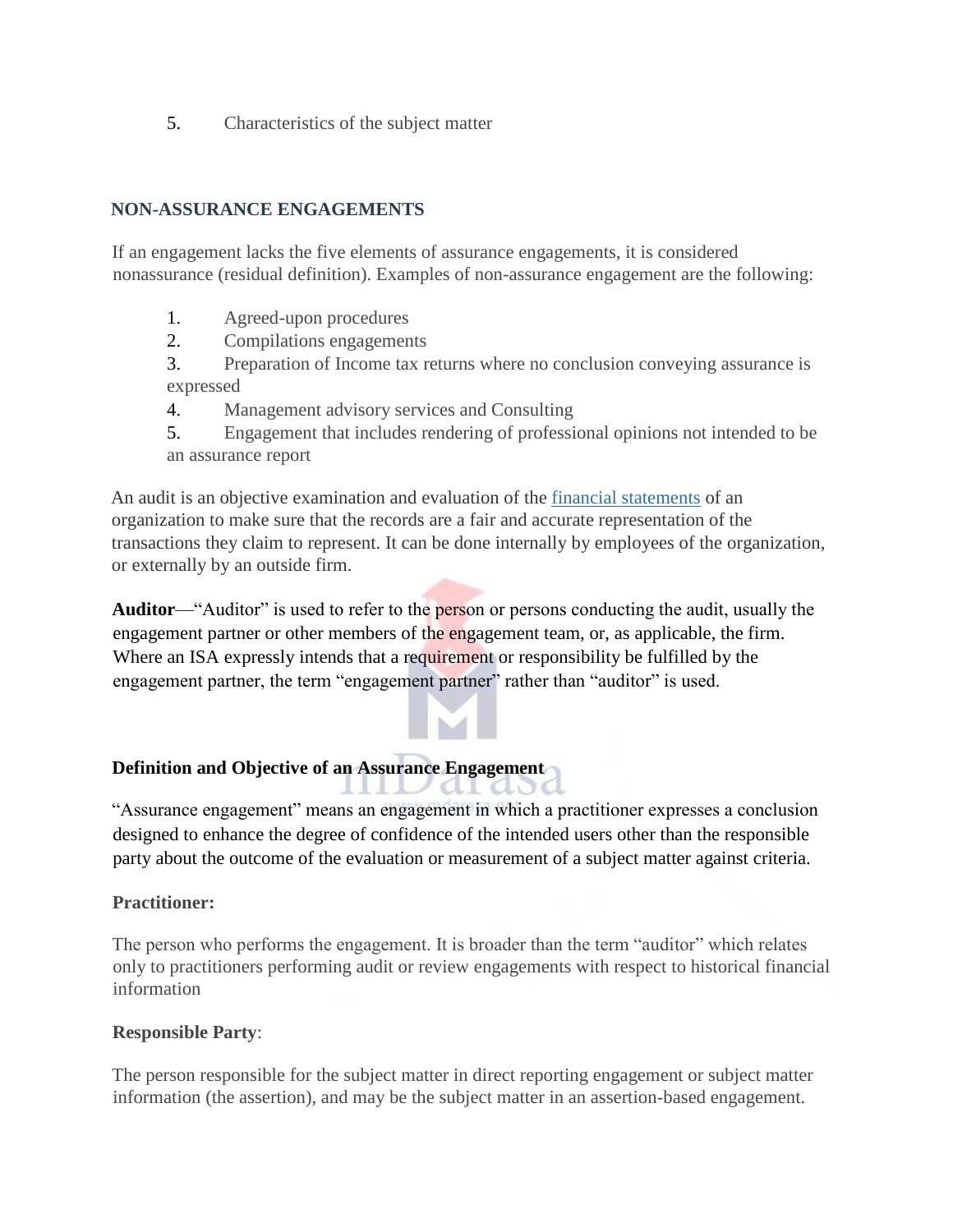The responsible party may or may not be the party who engages the practitioner or the engaging party.

## **Intended Users**:

For whom the assurance report is prepared. The responsible party can be one of the intended users, but not the only one.

## **Suitable Criteria:**

Benchmarks used to evaluate or measure the subject matter

## **Professional Skepticism:**

An attitude that includes a questioning mind, being alert to conditions which may indicate possible misstatement due to error or fraud, and a critical assessment of evidence.

## **AGREED UPON PROCEDURES**

### **Non-assurance Engagements**

- Agreed upon Procedures
- Compilations

#### **Reviews**

The objective of a review of financial statements is to enable **an auditor to state whether, on the basis of procedures which do not provide all the evidence that would be required in an audit, anything has come to the auditor's attention that causes the auditor to believe that the financial statements are not prepared,** in all material respects, in accordance with an identified financial reporting framework. A similar objective applies to the review of financial or other

Information prepared in accordance with appropriate criteria.

## **Agreed-upon Procedures**

In an engagement to perform agreed-upon procedures, an auditor is engaged to carry out those procedures of an audit nature to which the auditor and the entity and any appropriate third **parties have** agreed and to report on factual findings. The recipients of the report must form their own conclusions from the report by the auditor. The report is restricted to those parties that have agreed to the procedures to be performed since others, unaware of the reasons for the procedures, may misinterpret the results.

## **Compilations**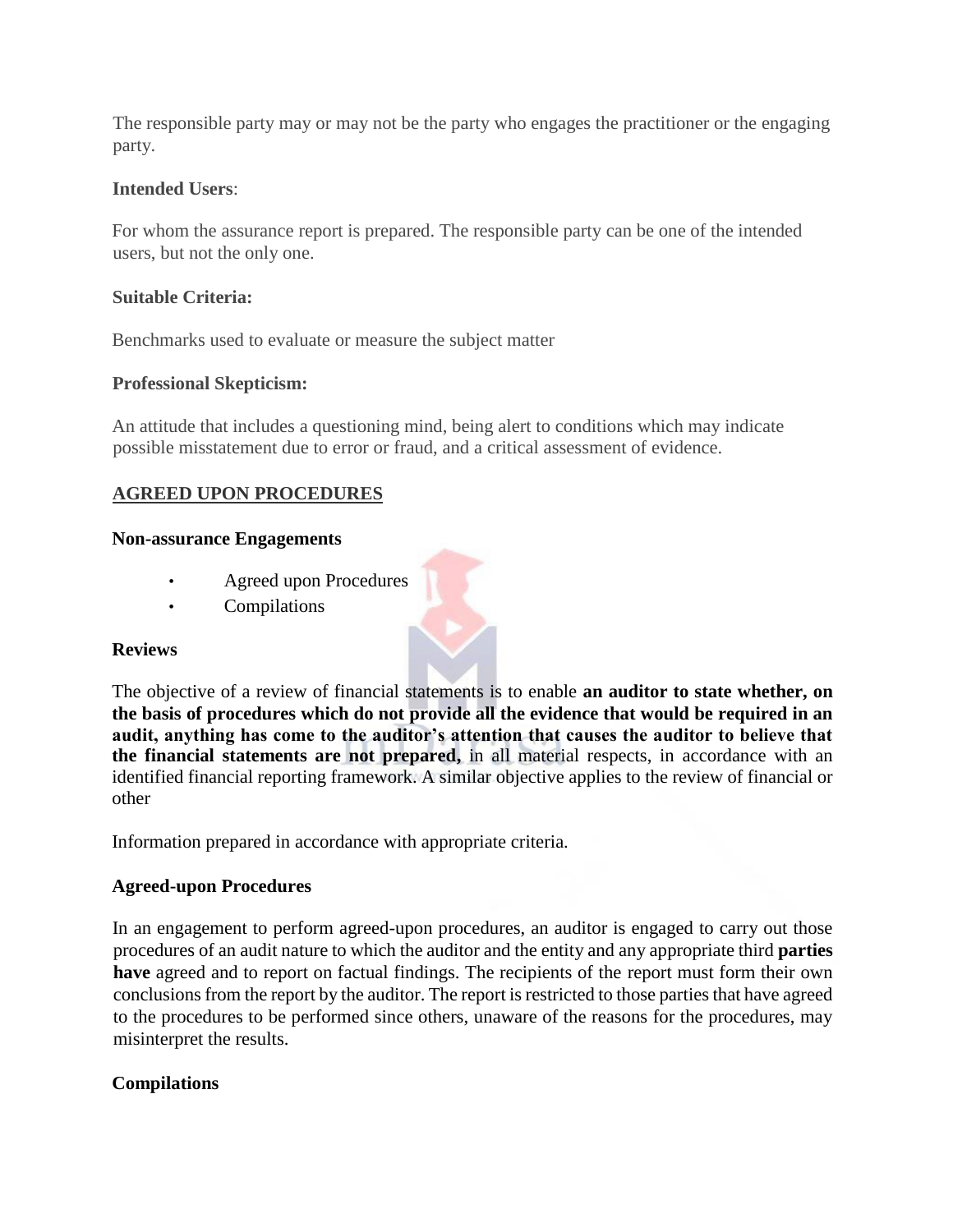In a compilation engagement, the accountant is engaged to use accounting expertise as opposed to auditing expertise to collect, classify and summarize financial information. This ordinarily entails reducing detailed data to a manageable and understandable form without a requirement to test the assertions underlying that information. The procedures employed are not designed and do not enable the accountant to express any assurance on the financial information. However, users of the compiled financial information derive some benefit as a result of the accountant's involvement because the service has been performed with due professional skill and care.

## **The objective of compilations is to collect, summarize and classify financial information i.e. using accounting rather than auditing expertise into understandable form e.g. financial statements**

In a compilation engagement, the accountant is engaged to use accounting expertise as opposed to auditing expertise to collect, classify and summarize financial information. This ordinarily entails reducing detailed data to a manageable and understandable form without a requirement to test the assertions underlying that information. The procedures employed are not designed and do not enable the accountant to express any assurance on the financial information. However, users of the compiled financial information derive some benefit as a result of the accountant's involvement because the service has been performed with due professional skill and care.

## **ASSURANCE REPORTS**

## **The need for assurance reports is increasing because for example,**

- The need quicker and better information for decision making in increasingly competitive business environment. CLLCL
- The complexity of systems and the anonymity of the internet present potential barriers to growth.
- The need for independent assurance that decisions are made based on reliable information.

An assurance engagement is an engagement in which the practitioner expresses a conclusion designed to enhance the degree of confidence of intended users, other than the responsible party, about the outcome of the evaluation or measurement of subject matter against criteria.

The practitioner provides a written report containing a conclusion that conveys the assurance obtained about the subject matter information. He or she also considers othe reporting responsibilities including communicating with those charged with governance.

ISAs, ISREsand ISAE s establish basic elements of assurance reports.

The form of assurance given maybe reasonable assurance or limited assurance.